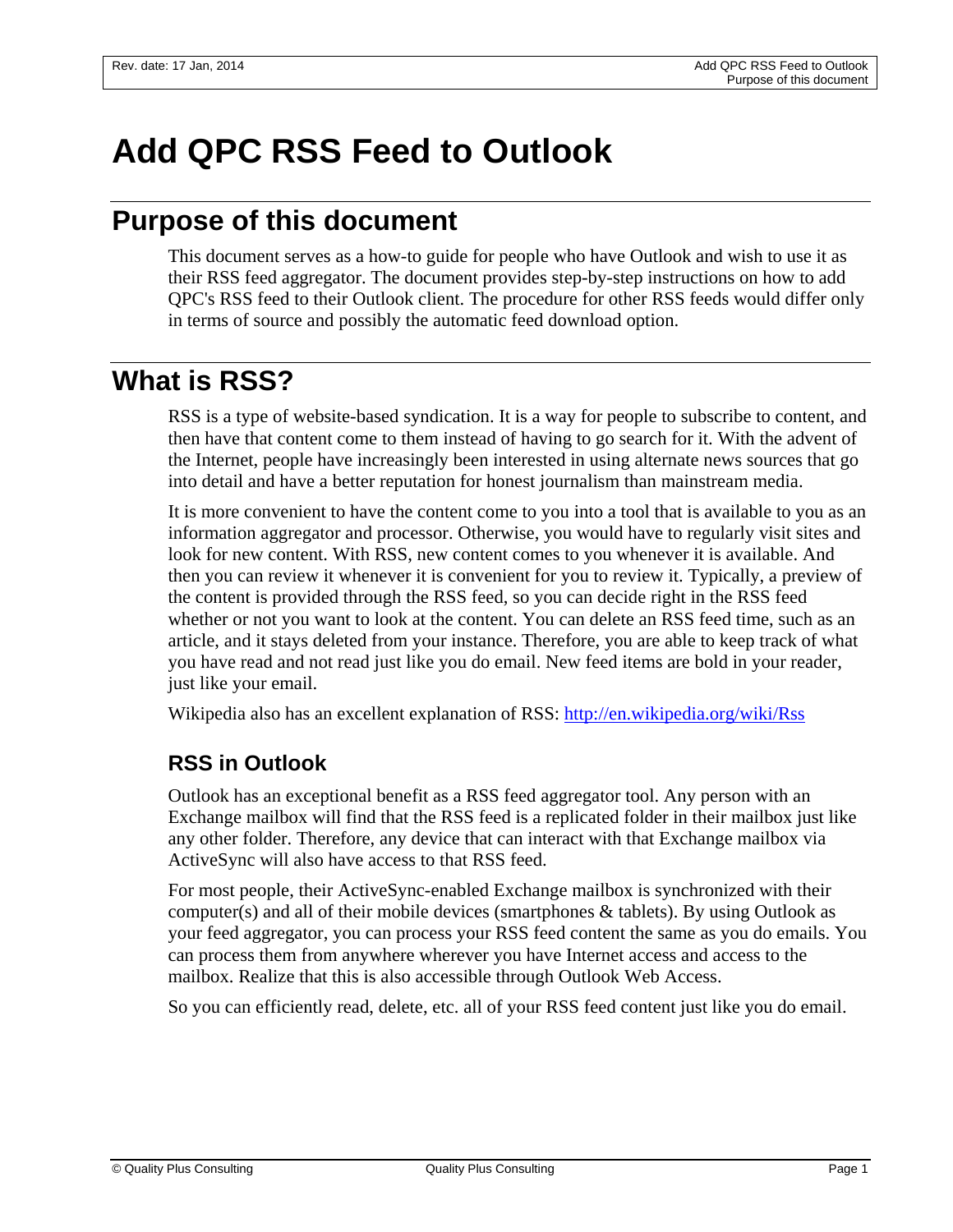### **Procedure**

- 1. Using an internet browser such as Internet Explorer or Firefox, browse to http://www.qualityplusconsulting.com
- 2. Click on the RSS feed icon in the upper left corner of the website.
- 3. In Internet Explorer, you will see an option for subscribe to this feed. You can use that option if you wish, but that will only subscribe Internet Explorer to the RSS feed.
- 4. In the address bar of the browser, select the entire URL for the RSS feed. It looks like this. http://www.qualityplusconsulting.com/index.php/rssfeed?format=f eed&type=atom
- 5. Open Outlook.
- 6. In the folder tree pane on the left, click on the RSS Feeds item. ⊟ । **In** RSS Feeds
- Add a New RSS Feed... 7. Click on the option for Add New RSS Feed.
- 8. Click the **Advanced** button.

|                                                                                  | Microsoft Office Outlook |     | 9<br>x |
|----------------------------------------------------------------------------------|--------------------------|-----|--------|
| Add this RSS Feed to Outlook?                                                    |                          |     |        |
| You should only add subscriptions from sources you know and trust.               |                          |     |        |
| http://www.qualityplusconsulting.com/index.php/rssfeed?<br>format=feed&type=atom |                          |     |        |
| To configure this RSS Feed, click Advanced.                                      |                          |     |        |
|                                                                                  | Advanced                 | Yes |        |

9. On the RSS Feed Options windows, edit the Feed Name to be what you want, then select whether or not you want the feed enclosures and articles to download automatically.

For MP3-based content or other attachment-type content, the feed will download that content into Outlook so it does not have to be streamed later. This could be advantageous to you depending upon how you use technology.

Make sure the box for Update Limit is selected.